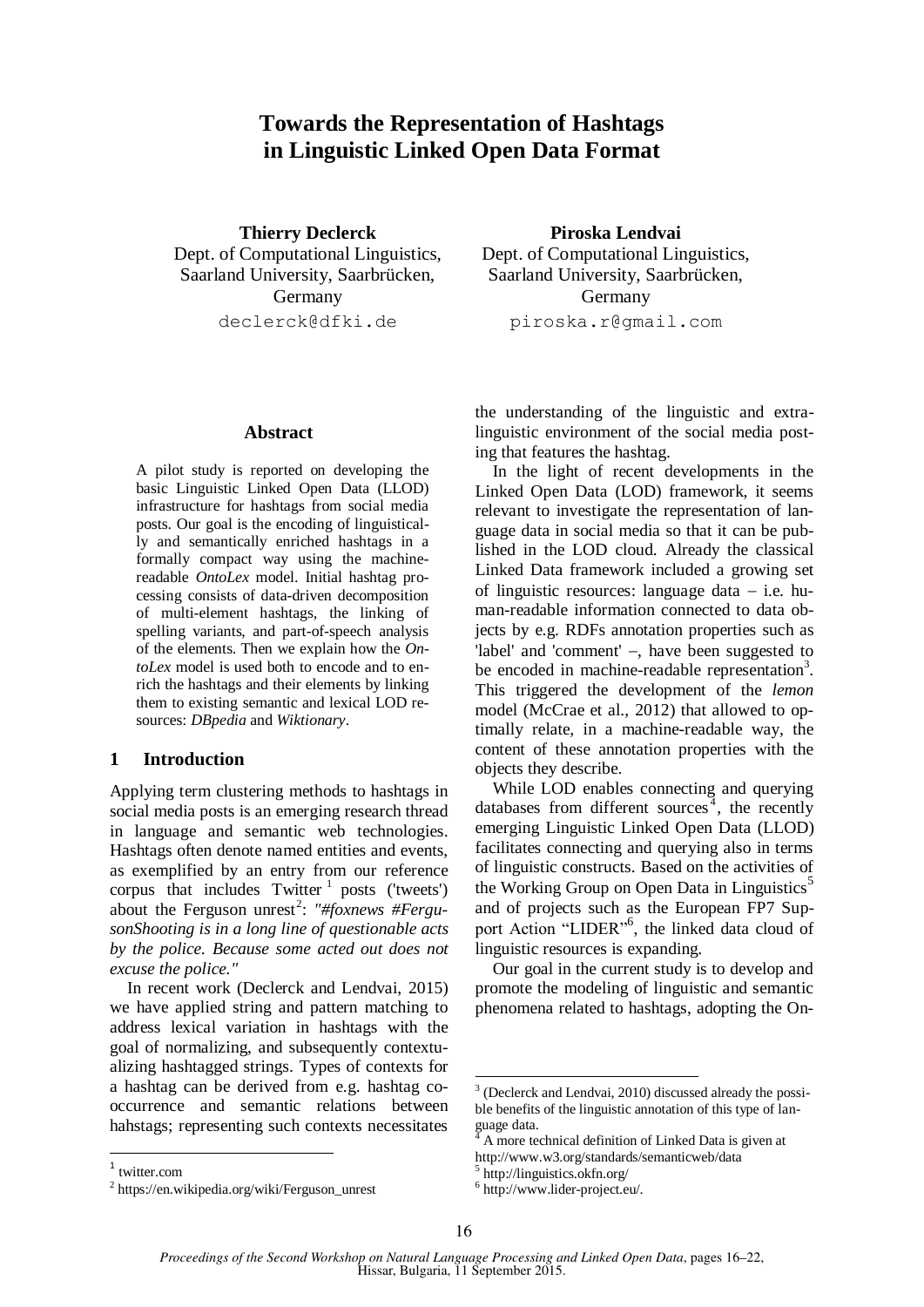toLex model<sup>7</sup>. This model, a result of the W3C Ontology-Lexicon community group<sup>8</sup>, lies at the core of the publication of language data and linguistic information in the LLOD cloud<sup>9</sup>. In the next sections we briefly present the current state of OntoLex, then summarize our approach to hashtag processing, after which our LOD and LLOD linking efforts are explained in detail, finally leading us to future plans.

# **2 The OntoLex model**

The OntoLex model has been designed using the Semantic Web formal representation languages OWL, RDFS and  $RDF<sup>10</sup>$ . It also makes use of the SKOS and SKOS-XL vocabularies<sup>11</sup>. OntoLex is based on the ISO Lexical Markup Framework  $(LMF)^{12}$  and is an extension of the *lemon* model. OntoLex describes a modular approach to lexicon specification.



Figure 1: The core model of OntoLex. Figure created by John P. McCrae for the W3C Ontolex Community Group.

With OntoLex, all elements of a lexicon can be described independently, while they are connected by typed relation markers. The components of each lexicon entry are linked by RDF encoded relations and properties. Figure 1 depicts the overall design of the core OntoLex model.

7 http://www.w3.org/community/ontolex/wiki/Main\_Page, and more specifically:

8 https://www.w3.org/community/ontolex/ and

An important relation for us will be 'reference' that represents a property that supports the linking of senses of lexicon entries to knowledge objects available in the LOD cloud so that the meaning of a lexicon entry can be referred to appropriate resources on the Semantic Web.

Additionally to the core model of OntoLex, we make use of its decomposition module  $^{13}$ , which is important for the representation of segmented hashtags. The relation of this module to a lexical entry in OntoLex is displayed in Figure 2.



Figure 2: The relation between the decomposition module and the lexical entry of the core module. Figure created by John P. McCrae for the W3C Ontolex Community Group.

# **3 Hashtag analysis and decomposition**

The hashtag set we work with originates from tweets collected about both the Ferguson and the Ottawa shootings<sup>14</sup>, as part of a journalistic use case defined in the PHEME project<sup>15</sup>. Below we give examples of the hashtags that we encoded in a lexicon using the OntoLex guidelines:

*#FergusonShooting, #fergusonshooting, #FER-GUSON, #FERGUSONSHOOTING, #FergusonShootings, #OttawaShooting, #ottawashooting, #Ottawashooting, #Ottawashootings, #ottawashootings, #OttawaShootings, #Ottawa #SHOOTING, #ottwashooting, #OttwaShooting, #Ottwashooting* 

In Declerck and Lendvai (2015) we reported on the relation between a hashtag processing approach that we apply in our present study as well, and previous work from the literature. Our goal was to examine if hashtags can be segmented and normalized in a data-driven way. In that study, we processed a different, much larger corpus of

http://www.w3.org/community/ontolex/wiki/Final\_Model\_ Specification

https://github.com/cimiano/ontolex

<sup>9</sup> http://linguistic-lod.org/llod-cloud

<sup>10</sup> http://www.w3.org/TR/owl-semantics/ http://www.w3.org/TR/rdf-schema/

http://www.w3.org/RDF/

 $11$  http://www.w3.org/2004/02/skos/

 $12$  Francopoulo et al. (2006) and

http://www.lexicalmarkupframework.org/

<sup>&</sup>lt;sup>13</sup> For details see

http://www.w3.org/community/ontolex/wiki/Final\_Model\_ Specification#Decomposition\_.28decomp.29

See https://en.wikipedia.org/wiki/Ferguson\_unrest and

https://en.wikipedia.org/wiki/2014\_shootings\_at\_Parliament Hill, Ottawa

 $\frac{15}{15}$ http://www.pheme.eu/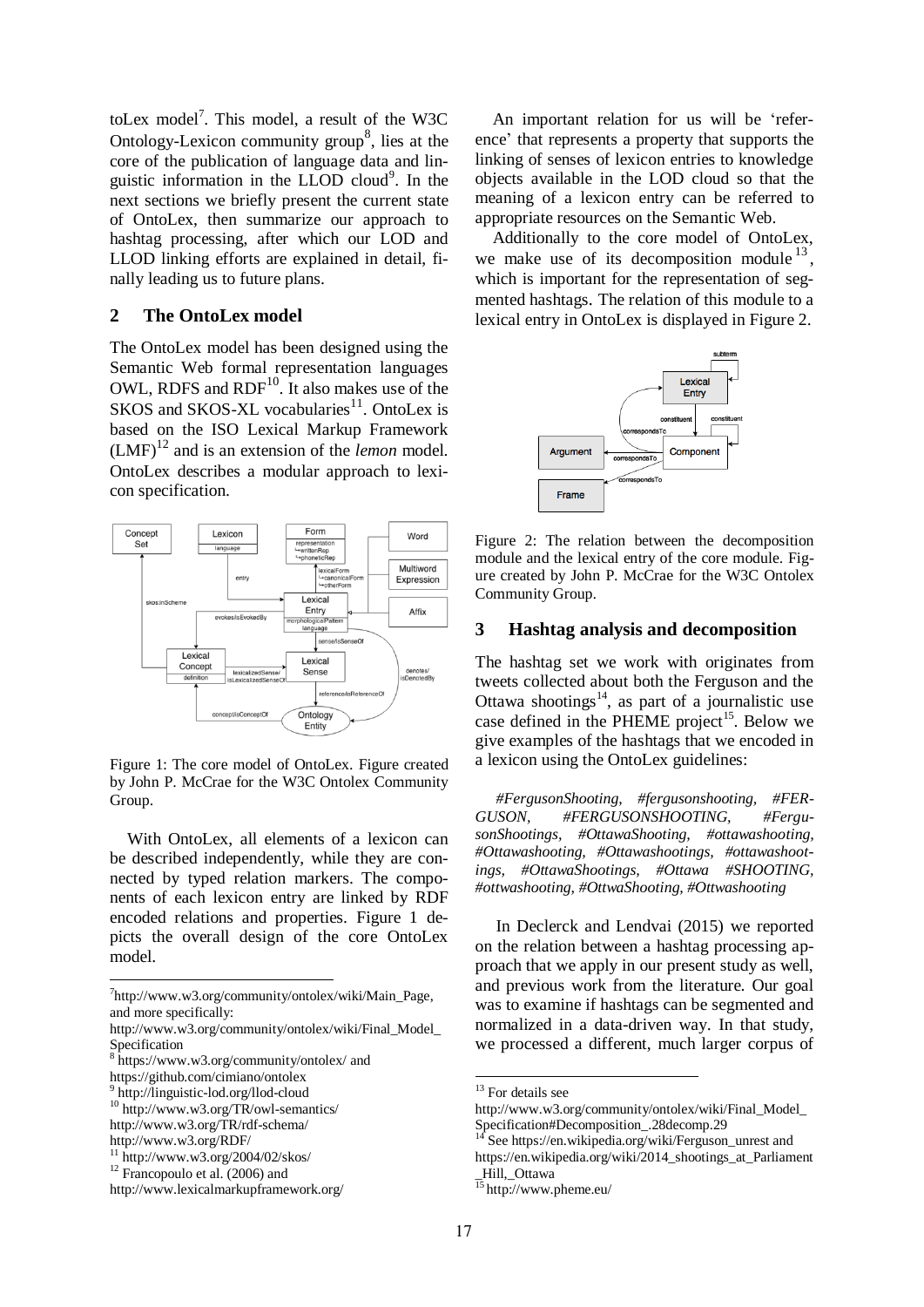tweets than the data set we take as an example in the current paper. We analyzed the distribution of hashtags and devised a simple offline procedure that generates a gazetteer of hashtag elements via collecting orthographical information: element boundaries in hashtags were assumed based on e.g. camel-cased string evidence and collocation heuristics. Using this approach on our current corpus, the hashtag *#Justice-ForMikeBrown* will be segmented into four elements, while *#michaelbrown* into two elements. Subsequently, we can establish a link between *'Mike'* and *'michael'*, and type it as *lexical variant,* which we later might want to further categorize into specific types relating to normalization such as paraphrase, orthographic variant, and so on, depending on the goal.

We also proposed morpho-syntactic analysis in terms of part-of-speech and dependency analysis; the latter would detect the semantic head in a hashtag, allowing to establish lexical semantic taxonomy relations between hashtag elements such as hyper-, hypo-, syno- and antonymy. In our current study, part-of-speech information is obtained from the NLTK platform $16$ , while dependency information is not used.

# **4 Linking and exploiting LOD resources**

We connected hashtags and their elements in the OntoLex model to existing linguistic and semantic LOD resources: *wiktionary.dbpedia.org* and *DBpedia*<sup>17</sup> . The use of other resources in the Linked Data framework, such as BabelNet<sup>18</sup>,  $DBnary<sup>19</sup>$  and Freebase<sup>20</sup> is also relevant and will be explored in further experiments. The *lemon* model, which is the immediate predecessor of OntoLex, is utilized by wiktionary.dbpedia.org, BabelNet and DBnary.

**DBpedia** provides access to a rich encyclopedic resource, mainly extracted from Wikipedia infoboxes. It also provides links to popular knowledge bases such as Freebase, wikidata<sup>21</sup>, yago<sup>22</sup>, but does not provide linguistic information. We access DBpedia via the Python

<sup>16</sup> http://www.nltk.org/

package SPARQLWrapper<sup>23</sup>. To link hashtags and hashtag elements to LOD data, we query the following properties in DBpedia<sup>24</sup>:

- 'rdfs:label'
- 'rdfs:comment'
- 'dct: subject'
- 'dbo:abstract'
- 'owl:sameAs'
- 'dbo:wikiPageRedirects'.

The added value of information linked via the **'dbo:wikiPageRedirects'** property is that we are able to link hashtags, or their elements, to alternative spellings and variants that were unseen in our Twitter corpus; e.g. for both hashtag variants seen in our corpus '*foxnews' and 'FoxNews',* the query returns *FOXNEWS, FOXNews, FOXNews.com, FOX NEWS, FOX News*, etc.

It is also possible to designate a preferred form of a hashtag named entity via this property, e.g. querying DBpedia for '*foxnews'* yields *http://dbpedia.org/resource/Fox\_News\_Channel*. Since this query returns a URL, we get an indication that it is the full span of this hashtag that designates an existing knowledge object. We use this as a heuristic for preventing our system from proposing a compositional analysis of '#FoxNews', but allow its segmentation into "Fox News". In case no such a result is returned when querying a multi-item hashtag, its segmented elements are subject to individual LOD querying and linking (e.g. *#myCanada, #besafeottawa*).

The **'owl:sameAs'** property is used to retrieve multilingual equivalents of hashtags or hashtag elements. For example, querying DBpedia for the values of the owl:sameAs property associated to *'shooting'*, returns among others the following results:

<sup>&</sup>lt;sup>17</sup> http://datahub.io/dataset/wiktionary-dbpedia-org and http://wiki.dbpedia.org/

 $3 \text{ http://babelnet.org/}$  and (Navigli and Ponzetto, 2012). <sup>19</sup> http://kaiko.getalp.org/about-dbnary/ and (Sérraset,

<sup>2014).</sup>

<sup>20</sup> https://www.freebase.com/

<sup>21</sup> https://www.wikidata.org/wiki/Wikidata:Main\_Page

<sup>22</sup> www.mpi-inf.mpg.de/yago/

http://fr.dbpedia.org/resource/Tir http://de.dbpedia.org/resource/Schusswaffengebrauch http://ja.dbpedia.org/resource/射撃 http://es.dbpedia.org/resource/Tiro\_(proyectil) http://id.dbpedia.org/resource/Penembakan http://it.dbpedia.org/resource/Tiro\_(balistica) http://ko.dbpedia.org/resource/사격 http://nl.dbpedia.org/resource/Schieten http://pt.dbpedia.org/resource/Tiro\_(balística)

<sup>&</sup>lt;sup>23</sup> https://rdflib.github.io/sparqlwrapper/

 $^{24}$  The prefixes 'dbo' and 'dct' stand for

http://dbpedia.org/ontology/ and

http://purl.org/dc/terms/subject, respectively.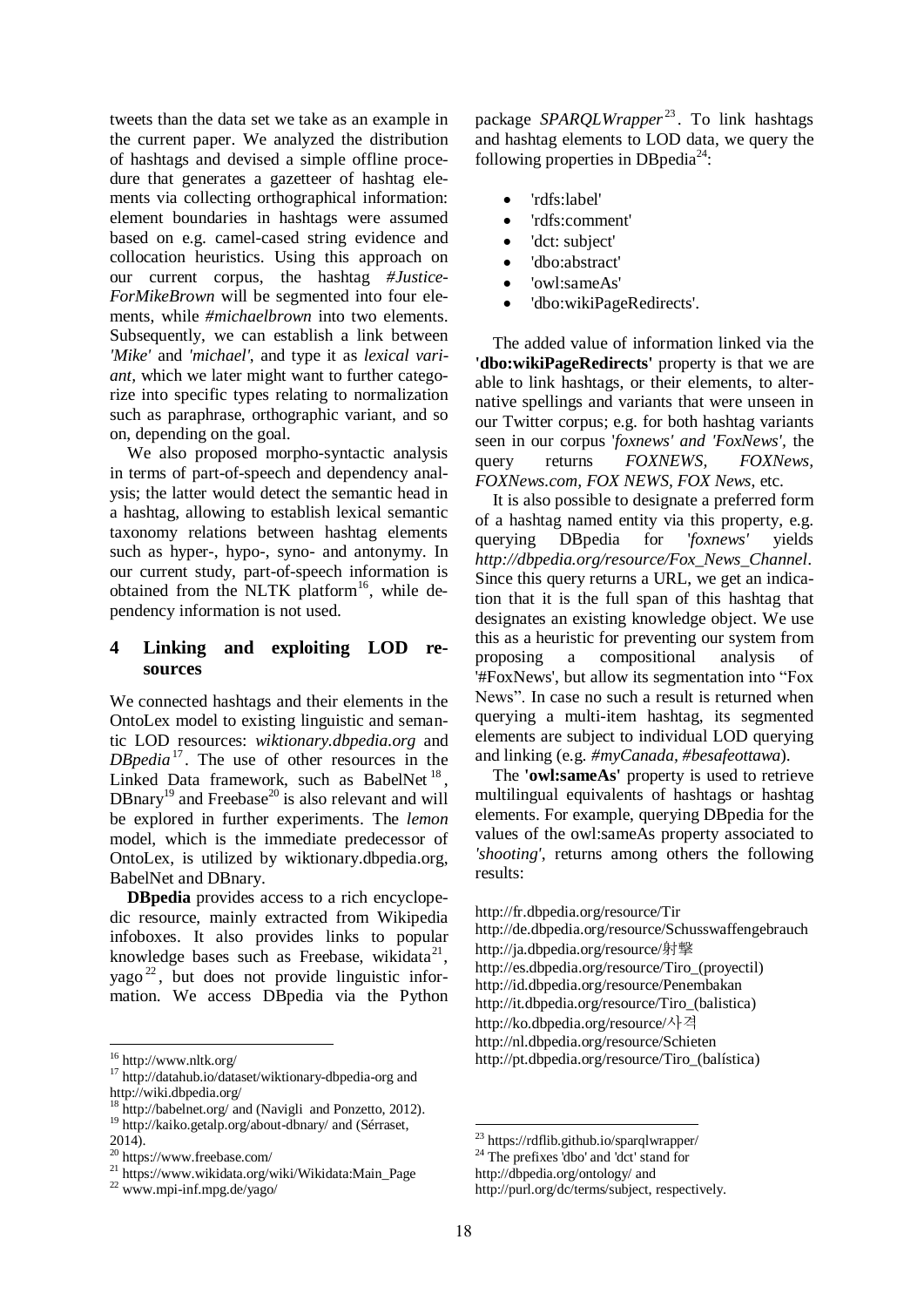**wiktionary.dbpedia.org** provides an "opensource framework to extract semantic lexical resources from Wiktionary, including information about language, part of speech, senses, definitions, lexical taxonomies, and translations" <sup>25</sup>. For this LOD dataset there is also a SPARQL endpoint<sup>26</sup> that we query. A query on *'shooting'* returns a number of results, out of which we select the relevant one for our hashtag lexicon: i.e., the senses for the English noun 'shooting', given that our tweets are in English and from NLTK we know that shooting is a noun<sup>27</sup>:

- *http://wiktionary.dbpedia.org/resource/shoot ing-English-Noun-2en*
- *http://wiktionary.dbpedia.org/resource/shoot ing-English-Noun-1en*

Verbs and adjectives, as well as sense disambiguation is currently unaddressed in our system.

# **5 OntoLex Encoding of Hashtags**

# **5.1 Lexicon**

The first step in creating the OntoLex representation of hashtags is to define a lexicon that is the container for the hashtag entries.



Figure 3: Graphical view of the hashtag lexicon with a entries

The graphical representation of this lexicon and its entries (here in limited numbers) is given in Figure  $3^{28}$ . Figure 4 provides the legend for

arc colors displayed in all the representation graphics.

| v - decomp:constituent               |
|--------------------------------------|
| decomp:correspondsTo                 |
| $\vee$ - has individual              |
| $\sqrt{}$ $\rightarrow$ has subclass |
| $\vee$ - lexinfo:number              |
| ► Iexinfo:partOfSpeech               |
| v - ontolex:canonicalForm            |
| $\sqrt{}$ - ontolex:entry            |
| v - ontolex:isSenseOf                |
| v - ontolex:otherForm                |
| v - ontolex:reference                |
| $\sqrt{}$ - ontolex:sense            |

Figure 4: Legend for arc colors in graphical representations of our OntoLex model.

The RDF code underlying the representation in Figure 3 is:

```
hashtag:Pheme_lexicon
   rdf:type ontolex:Lexicon ;
  ontolex: entry hashtag: Ferguson lex ;
   ontolex:entry hashtag:Ottawa_lex ;
   ontolex:entry 
hashtag:ferguson_shooting_lex ;
   ontolex:entry hashtag:ottawa_shooting_lex 
;
  ontolex: entry hashtag: shooting lex ;
```
#### **5.2 Lexical Entries**

.

Lexical entries are instances of the class ontolex:LexicalEntry. As shown in Figure 5, the class LexicalEntry introduces three sub-classes: Word, MultiWordExpression and Affix, for now we populate the model with instances for the classes ontolex:Word and ontolex:MultiWordExpression. The corresponding coding for the entries "shooting\_lex" and "ferguson\_shooting\_lex" is given below. We discuss the use of the property ontolex:denotes in Section 5.4.

```
hashtag:shooting_lex
   rdf:type ontolex:Word ;
   ontolex:canonicalForm 
hashtag:shooting_form ;
   ontolex:denotes 
<http://dbpedia.org/page/Shooting> ;
.
hashtag:ferguson shooting lex
   rdf:type ontolex:MultiWordExpression ;
  rdf: 1 hashtag:ferguson component ;
  rdf: 2 hashtag: shooting component ;
   rdfs:label "fergusonshooting"@en ;
   decomp:constituent 
hashtag:ferguson component ;
```
 $25$  Quotation from http://datahub.io/dataset/wiktionary-

dbpedia-org

<sup>&</sup>lt;sup>26</sup> http://wiktionary.dbpedia.org/sparql

 $27$  Details follow in Section 5.

<sup>&</sup>lt;sup>28</sup> The ontology graphs presented in this paper are generated by the OntoGraf – Protégé Desktop plug-in. For more details, see http://protegewiki.stanford.edu/wiki/OntoGraf.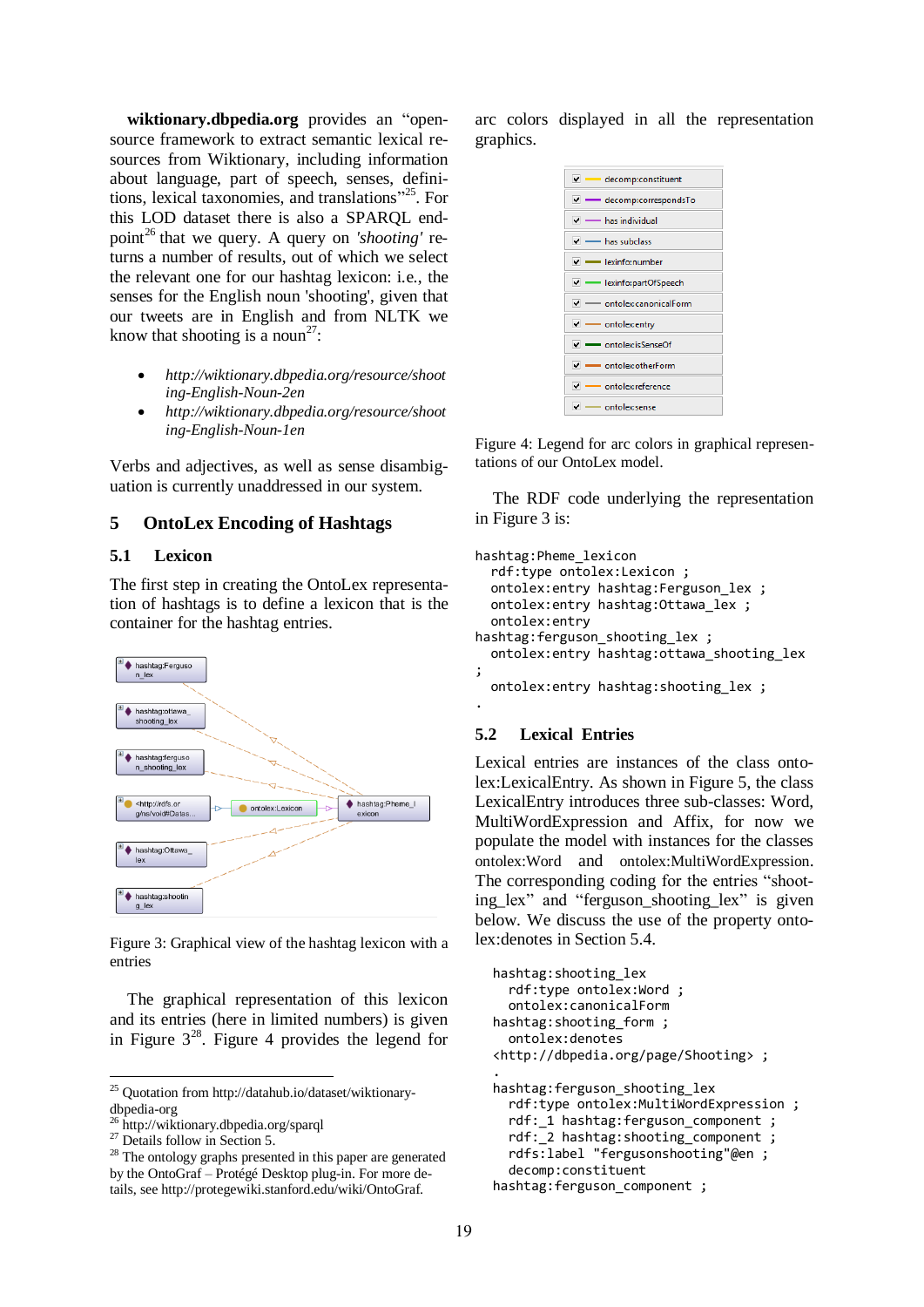```
 decomp:constituent 
hashtag: shooting component ;
   ontolex:canonicalForm 
hashtag:ferguson_shooting_form ;
   ontolex:language "en"^^xsd:string ;
   ontolex:otherForm 
hashtag:shooting_in_ferguson_form ;
```
.



Figure 5: Subclasses of LexicalEntry, with instances for Word and MultiWordExpression.

# **5.3 Decomposition Module**

We focus here on the "ferguson shooting lex" entry, an instance of the class ontolex:MultiWordExpression, to see how OntoLex supports the encoding of components of complex hashtags that have been segmented by the algorithms described in (Declerck & Lendvai, 2015). The decomposition of the hashtag is marked by the property: decomp:constituent. The value of this property is an instance of the class ontolex:Component. Since the hashtag has been decomposed in two components, the entry will introduce two decomp:constituent properties, with the current values hashtag:ferguson\_component and hashtag:shooting\_component

We use rdf<sup>1</sup> and rdf<sup>2</sup> as instances of the property rdfs:ContainerMembershipProperty<sup>29</sup> for marking the order of the two components in the compound hashtag. Keeping this information will be relevant for further contextual interpretation. The form "ferguson\_shooting" is marked as preferred written representation for the entry, while an alternative form is "shooting\_in\_ferguson". These two forms are considered paraphrases. Other types of variants are not introduced as instances of a class, but will be added to the values of the relational data type property "writtenRep", with domain "ontolex:Form" and range string values.

The interplay between the ontolex:Component instances and the ontolex:MultiWordExpression instances is graphically shown in Figure 6. 'Ferguson' is marked as a component, and as such it will be put to use in decomposing expressions in our corpus such as "Fergusonvigil", "FergusonPD", etc. The property decomp:corresponds links the components to the lexical entries in which they occur.

Part-of-speech and Named Entity information is gained from the combined use of the NLTK tagger (delivering 'NN') and the information from DBpedia that 'Ferguson' is a locality. These pieces of information are mapped to the tagset for linguistic information from the lexinfo ontology $30$ , which is imported into the OntoLex model.



Figure 6: Interplay between components and MultWordExpression entries

Figure **7** supplies more details of the relation between instances of ontolex:Component and ontolox:MultiWordExpression, showing a component ('shooting') shared by various entries.



Figure 7: More details of the interplay between Components and MultiWordExpressions, showing how a component ('shooting') is shared by various lexical entries (see the yellow lines).

<sup>&</sup>lt;sup>29</sup> See http://www.w3.org/TR/rdf-schema/ for more details.

<sup>30</sup> See http://lexinfo.net/.

Figure 9 shows the lexinfo hierarchy for morpho-syntactic information.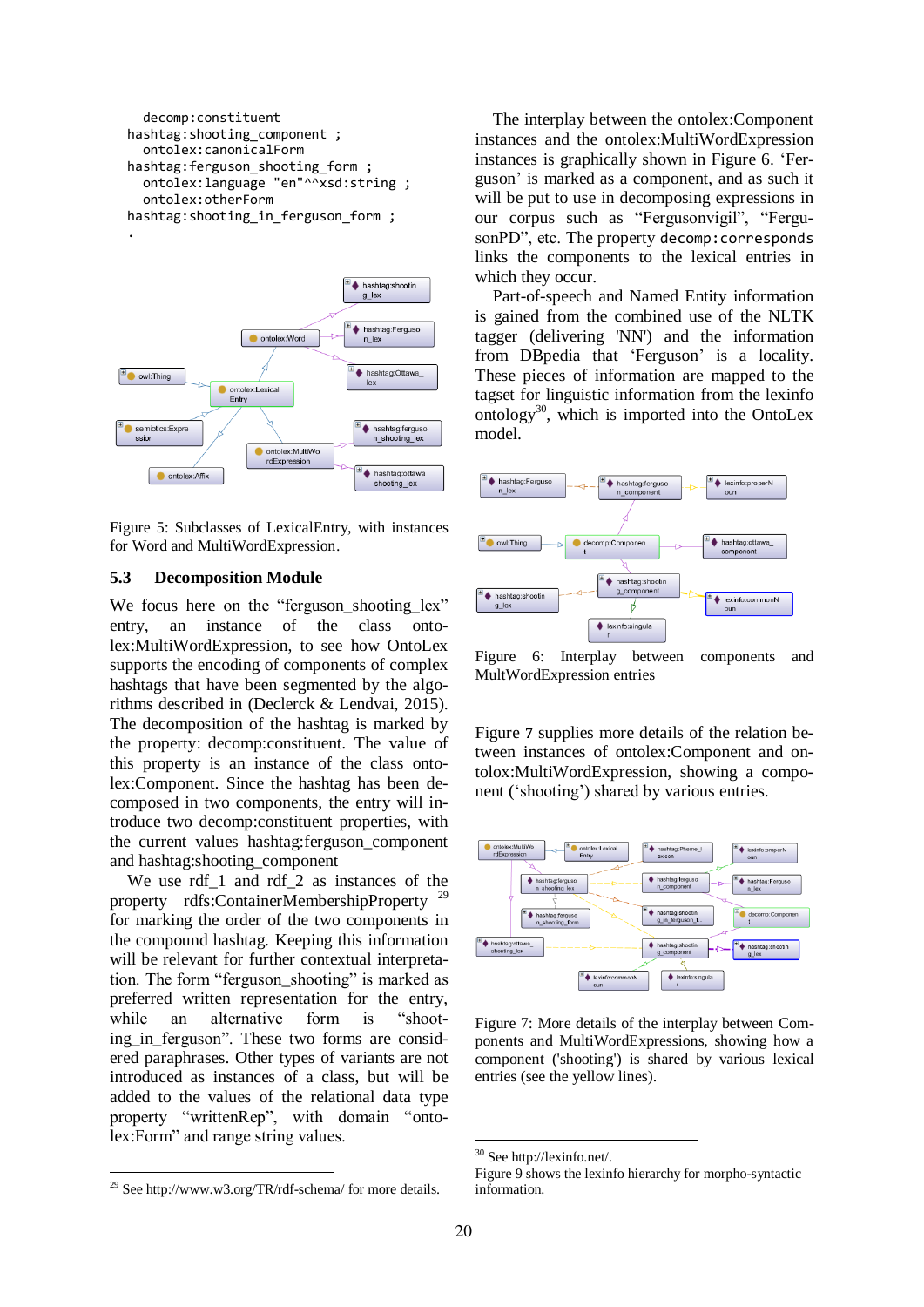#### **5.4 Linking to LOD resources**

.

.

In OntoLex there are two ways for linking entries to external semantic resources available in the LOD: ontolex:denotes and ontolex:reference. An example for ontolex:denotes is:

```
hashtag:Ferguson_lex
   rdf:type ontolex:Word ;
   ontolex:denotes 
<http://www.dbpedia.org/page/Ferguson,_
Missouri> ;
```
Here we see that the lexical entry is linked directly to a DBpedia resource that contains encyclopedic knowledge, via the ontolex:denotes property. Since 'Ferguson' is a Named Entity it is important to know the type of this entity so the disambiguation task related to this string would focus on selecting the correct type. Likewise, to disambiguate common nouns, a selection of correct sense needs to be made. OntoLex offers a property to encode senses of entries, e.g. for the 'shooting' entry in the following way:

```
hashtag:shooting_lex
   rdf:type ontolex:Word ;
   ontolex:canonicalForm 
hashtag: shooting form;
   ontolex:denotes 
<http://dbpedia.org/page/Shooting> ;
   ontolex:otherForm 
hashtag:shootings_form ;
   ontolex:sense 
hashtag: shooting noun sense1 ;
   ontolex:sense 
hashtag:shooting_noun_sense2 ;
```
The piece of code additionally exemplifies that for this lexical entry we can employ two ways to link to an external LOD resource. Either directly to DBpedia (or another source) via the ontolex:denotes property, or indirectly via the explicit listing of senses and the corresponding property ontolex:sense that has the class ontolex:LexicalEntry as domain and ontolex:LexicalSense as range. The corresponding instances of ontolex:LexicalSense for 'shooting' are:

```
hashtag: shooting noun sense1
   rdf:type ontolex:LexicalSense ;
   rdfs:comment "An instance of shooting 
(a person) with a gun."@en ;
```

```
 ontolex:isSenseOf 
hashtag: shooting lex ;
   ontolex:reference 
<http://wiktionary.dbpedia.org/page/sho
oting-English-Noun-1en> ;
```
and

```
hashtag: shooting noun sense2
   rdf:type ontolex:LexicalSense ;
   rdfs:comment "The sport or activity 
of firing a gun."@en ;
   ontolex:isSenseOf 
hashtag: shooting lex ;
   ontolex:reference 
<http://wiktionary.dbpedia.org/page/sho
oting-English-Noun-2en> ;
```
The different senses are made explicit to the human reader by the use of the rdfs:comment property. The reader can observe that via the property ontolex:reference we can also link to LOD resources, as we did earlier with the property ontolex:denotes. The main difference between the two properties is the specification of the corresponding domains and ranges, as observable in Figure 1.

Another difference lies in the fact that with ontolex:reference we link to resources encoding lexical senses<sup>31</sup>. This provides more precise and specific semantic information and also creates a more accurate ground for possible translations of the entries. The relation between an entry ('shooting') and its senses is graphically represented in Figure 8:



Figure 8: Relation between an entry and its senses

#### **5.5 Part-of-Speech**

Concerning the morpho-syntactic information, we map all the information obtained from the NLTK tagger onto the information structure offered by the lexinfo ontology.<sup>32</sup> We display in

 $31$  But there is no way to enforce this guideline.

<sup>32</sup> As a reminder: http://lexinfo.net/